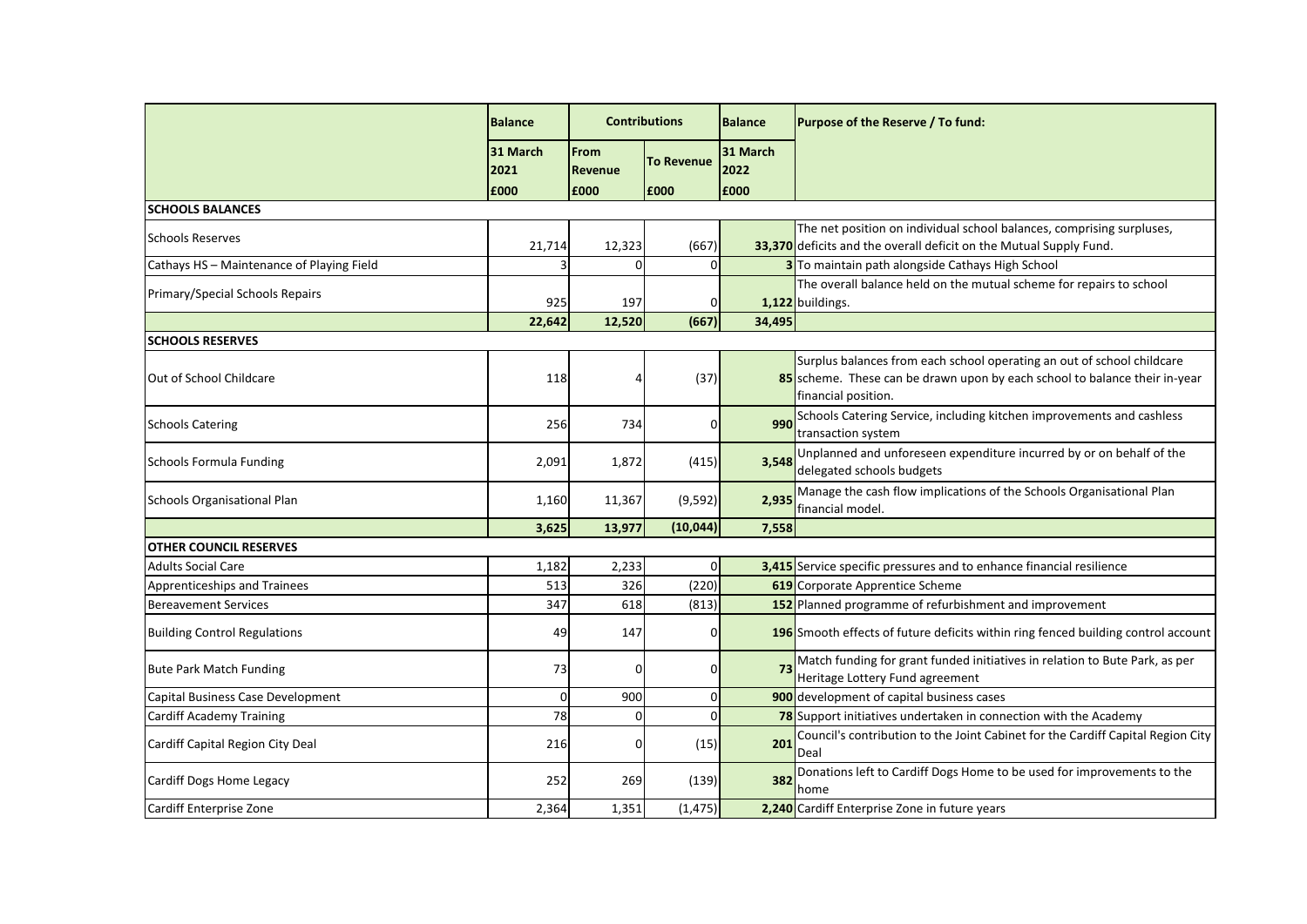| <b>Central Market Works</b>                             | 247      | 0              | (62)  | 185   | Works at Cardiff Central Market and as potential match funding for external<br>grants bids                                                              |
|---------------------------------------------------------|----------|----------------|-------|-------|---------------------------------------------------------------------------------------------------------------------------------------------------------|
| <b>Central Transport Service</b>                        | 177      | 919            |       |       | 1,096 Central transport vehicle service                                                                                                                 |
| Children's Services                                     | 950      | 3,891          |       |       | 4,841 Enhance resilience                                                                                                                                |
| <b>City Events and Recovery</b>                         | 1,000    | 0              |       |       | 1,000 Post pandemic recovery                                                                                                                            |
| City Wide Management and Initiatives                    | 746      | 2,266          | ŋ     | 3,012 | City wide management and initiatives including supporting marketing and<br>infrastructure                                                               |
| <b>Community Based Services Transition</b>              | 121      | 0              | (16)  |       | 105 Better integration of community facilities across the public sector                                                                                 |
| Community Initiatives                                   | 1,237    | 543            | (13)  |       | 1,767 Initiatives arising from the legacy of the Community First Programme                                                                              |
| <b>Connect to Cardiff Refurbishment</b>                 | 10       | $\mathbf{O}$   |       |       | 10 Expansion due to new and changing regulations                                                                                                        |
| <b>Corporate Events and Cultural Services</b>           | 830      | 2,361          | (198) | 2,993 | Feasibility studies and costs of major events and to offset future pressures<br>arising from fluctuations in income within Venues and Cultural Services |
| Corporate Landlord Function                             | 636      | 0              | ΩI    | 636   | Corporate landlord functions across the Council in order to provide a<br>cohesive and commercial operating model.                                       |
| Corporate Recovery Risk                                 | 2,250    | 2,000          |       |       | 4,250 Mitigate risk of transition post pandemic                                                                                                         |
| Cost of Living Support                                  | $\Omega$ | 2,194          |       |       | 2,194 WG discretionary grant for cost of living support                                                                                                 |
| Covid-19 Council Tax Reduction Scheme pressures         | 2,000    | 2,153          |       |       | 4,153 Medium term increases in Council Tax Reduction Scheme expenditure                                                                                 |
| <b>Demand Pressures</b>                                 |          | 4,652          |       |       | 4,652 Financial resilience to help manage demand volatility and uncertainty                                                                             |
| <b>Digital Transformation</b>                           | 3,203    | 0              | (261) |       | 2,942 Investment to deliver new ways of working                                                                                                         |
| <b>Discretionary Rate Relief</b>                        | 100      | $\mathbf{O}$   |       |       | 100 Non-Domestic Rates due diligence                                                                                                                    |
| <b>Emergency Management, Safeguarding &amp; Prevent</b> | 139      | 0              |       | 139   | Preventative measures in relation to safeguarding, the Prevent agenda and<br>emergency management                                                       |
| <b>Employee Changes</b>                                 | 8,726    | $\overline{0}$ | (313) | 8,413 | Costs associated with voluntary redundancy and other employee costs in<br>future years                                                                  |
| <b>Empty Homes &amp; Housing Needs</b>                  | n        | 1,223          |       | 1,223 | housing needs including activities relating to investing in empty homes and<br>bringing them back in use                                                |
| Energy Conservation (One Planet Cardiff)                | 150      | 1,100          | (5)   |       | 1,245 energy conservation initiatives                                                                                                                   |
| <b>Energy Market Volatility</b>                         | 336      | 1,000          |       |       | 1,336 expected fluctuations in the cost of energy                                                                                                       |
| <b>Family Guarantor</b>                                 | 339      | $\mathbf 0$    | ŋ     | 339   | Guarantor for landlords and aid the transfer of families from temporary<br>accommodation into permanent homes                                           |
| Flatholm                                                | 7        | $\overline{0}$ | 01    |       | 7 Initiatives and repairs and renewals                                                                                                                  |
| <b>Fraud Detection</b>                                  | 44       | $\overline{0}$ | Οl    |       | 44 Supplement staffing and other costs associated with fraud detection                                                                                  |
| Governance and Legal Services                           | 185      | $\overline{0}$ | (45)  | 140   | Future Governance & Legal Services initiatives, including projects in<br>connection with ICT upgrades                                                   |
| Harbour Authority Project and Contingency Fund          | 126      | $\overline{0}$ | (22)  | 104   | Improvement and enhancement of infrastructure, assets, activities or<br>services in or around Cardiff Bay                                               |
| <b>Highways Section 278</b>                             | 342      | $\overline{0}$ | (78)  |       | 264 Highway investment                                                                                                                                  |
| Homelessness                                            | 1,812    | 440            | (11)  |       | 2,241 Increases in homelessness pressures                                                                                                               |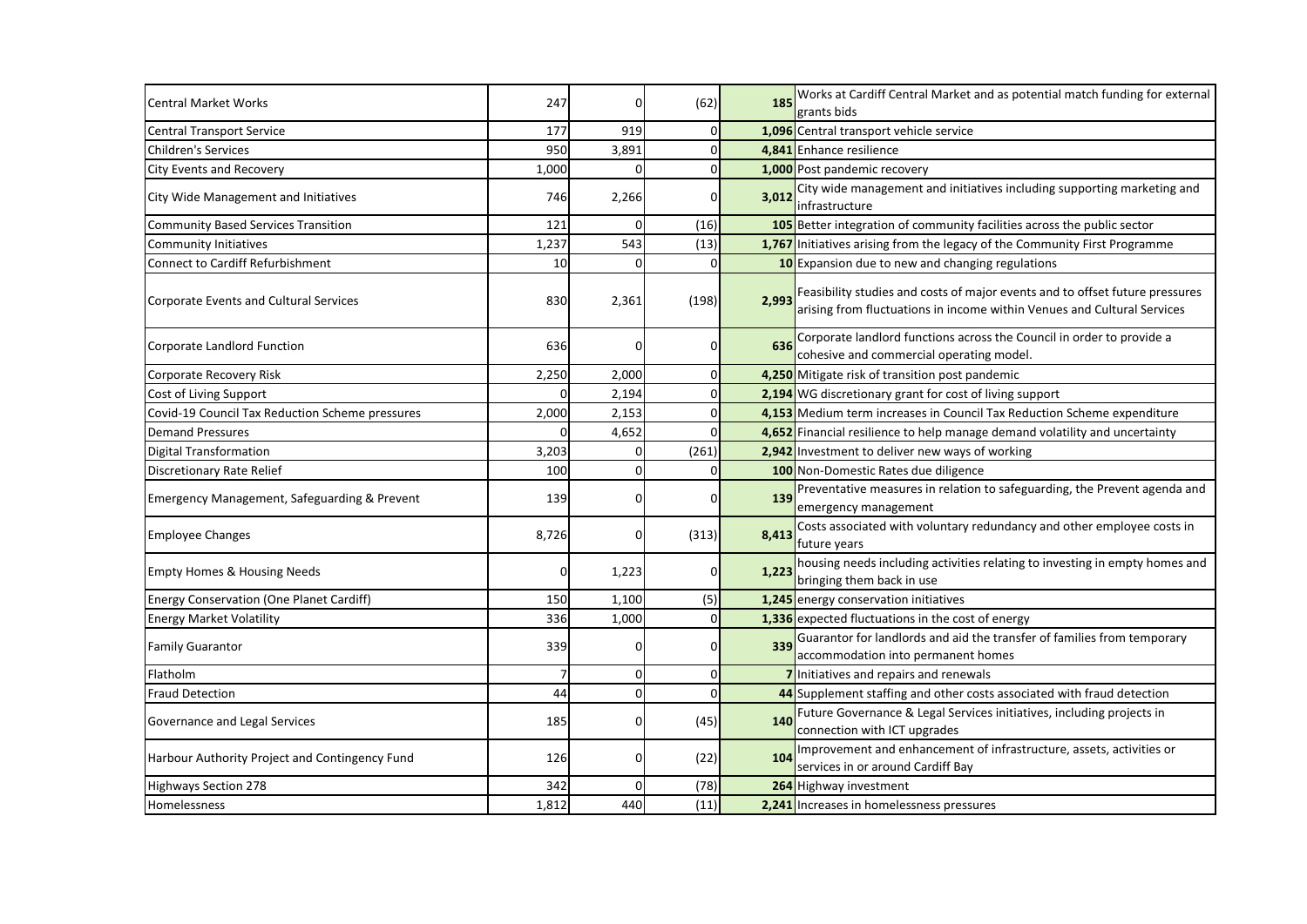| <b>Housing Support</b>                   | 758   | 01             | (24)     | 734   | Improve sustainability by maintaining the independence of people in their<br>own homes                                                                                                     |
|------------------------------------------|-------|----------------|----------|-------|--------------------------------------------------------------------------------------------------------------------------------------------------------------------------------------------|
| <b>ICT Holding Account</b>               | 716   | 0              |          | 716   | Future business process improvement initiatives and other future ICT<br>initiatives                                                                                                        |
| <b>Inspectorate Support</b>              | 1,008 | 100            |          |       | 1,108 Consultancy for inspections and regulatory environment                                                                                                                               |
| Insurance                                | 7,449 | 470            |          |       | 7,919 Protect the Council from future potential insurance claims                                                                                                                           |
| <b>Invest to Save</b>                    | 261   | $\Omega$       |          |       | 261 Used in connection with revenue invest to save schemes.                                                                                                                                |
| Joint Equipment Store                    | 305   | 210            | n        | 515   | Offset deficits or one off expenditure items in the pooled budget, in future<br>years.                                                                                                     |
| Local Development Plan                   | 338   | 62             |          |       | 400 Local Development Plan and any potential appeals or judicial reviews                                                                                                                   |
| <b>Major Projects</b>                    | 480   | 750            | (224)    |       | 1,006 Major Projects                                                                                                                                                                       |
| <b>Members Development</b>               | 61    | 170            | (61)     |       | 170 Members' ICT software                                                                                                                                                                  |
| <b>Municipal Election</b>                | 797   | 200            | (117)    |       | 880 Local elections                                                                                                                                                                        |
| Municipal Mutual Insurance               | 935   | 0              |          | 935   | Liabilities to pay a percentage of claims previously settle by Municipal<br>Mutual Insurance (MMI) and contribute to the cost of future settled claims                                     |
| <b>New Theatre Repairs</b>               | 0     | 210            |          |       | 210 Council building repairs liabilities in line with the lease terms                                                                                                                      |
| Non-Domestic Rates Due Diligence         | 60    | 0              |          |       | 60 Non-Domestic Rates due diligence                                                                                                                                                        |
| Parking and Enforcement                  | 4,536 | 3,742          | (6, 293) |       | Surpluses to parking and enforcement schemes which, under the Road<br>1,985 Traffic Act 1984, have to be reinvested in Road Traffic Schemes. Additional<br>details provided in note below. |
| <b>Property Asset Management</b>         | 16    | 0              |          | 16    | Managing timing and fluctuations of income from fees relating to the<br>disposal of properties                                                                                             |
| Red Dragon Centre                        | 1,802 | 155            |          |       | 1,957 Premises funding requirements                                                                                                                                                        |
| <b>Rentsmart Wales</b>                   | 458   | $\Omega$       | (117)    |       | 341 Training and service delivery in respect of Rentsmart Wales                                                                                                                            |
| Resources                                | 2,255 | 1,440          | (441)    | 3,254 | areas within the Resources Directorate particularly where transition to<br>methods of operation are required                                                                               |
| Roads Maintenance                        | 1,033 | $\overline{0}$ | (1,033)  |       | <b>O</b> Future road maintenance improvements                                                                                                                                              |
| Schools ICT Infrastructure               |       | 171            |          | 171   | Cyclical replacement of Schools ICT in order to ensure equipment and<br>infrastructure is current and avoid obsolescence                                                                   |
| <b>Scrutiny Development and Training</b> | 118   | 0              |          |       | 118 Scrutiny member development and training                                                                                                                                               |
| <b>Shared Regulatory Service</b>         | 01    | 108            | υı       | 108   | future flexibility in relation to the Council's costs of the Shared Regulatory<br>Service                                                                                                  |
| Social Care Technology                   | 655   | 01             |          |       | 655 Social care ICT developments                                                                                                                                                           |
| Social Care Worker Mobility              | 01    | 600            | 01       | 600   | Increase domiciliary support service capacity in conjunction with<br>decarbonisation of services                                                                                           |
| South East Wales Construction Framework  | 975   | 510            | (232)    | 1,253 | Ring fenced revenue to fund future costs of the project. Remaining funding<br>to be distributed amongst the participating authorities                                                      |